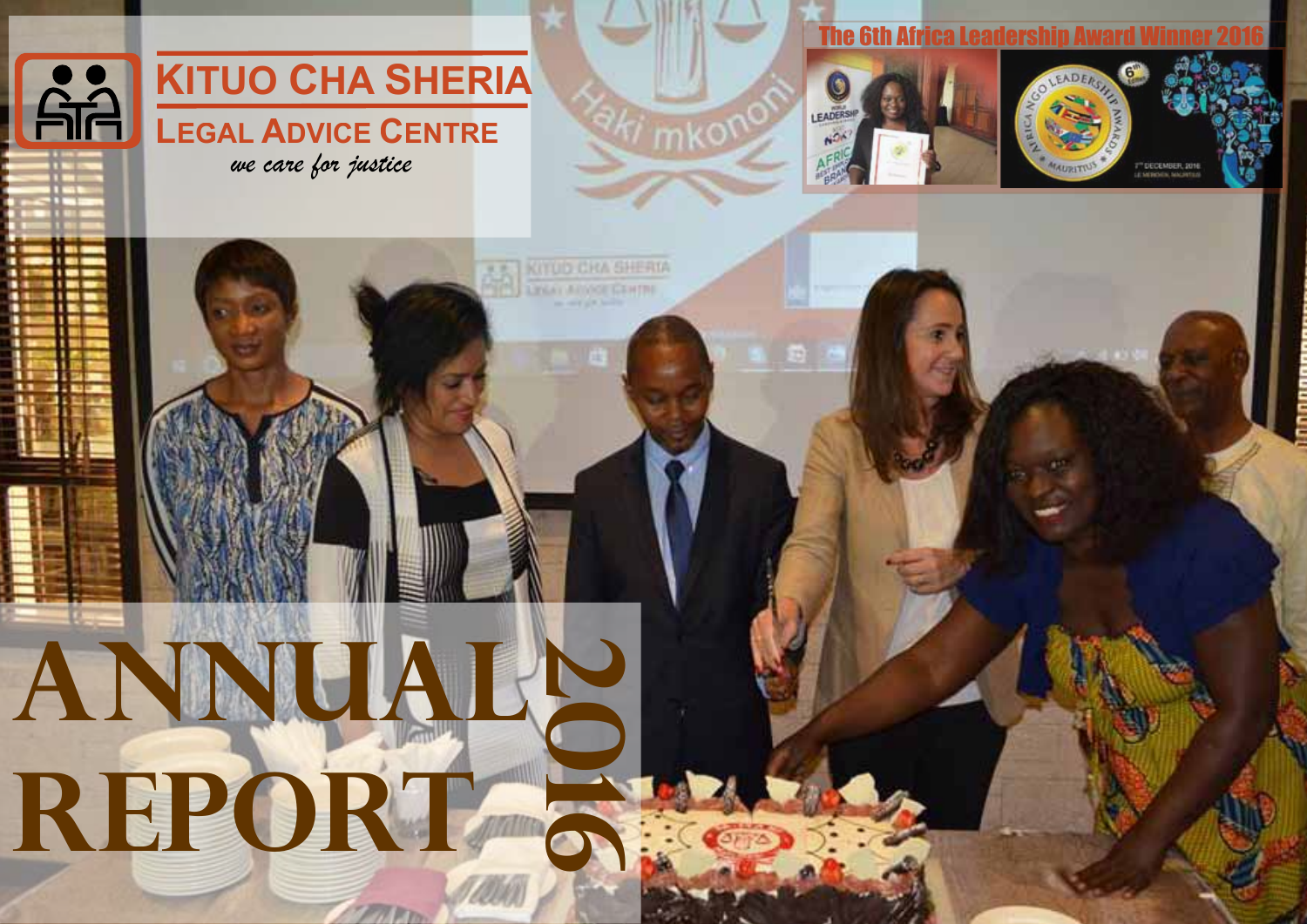### **LIST OF ACRONYMS**

**AGCP** Advocacy, Governance and Community Partnerships **AGM** Annual general Meeting **AJWS** American Jewis World Service **BOD** Board of Directors **BOT** Board of Trustees **CUC** Court Users Committee **CJPC** Catholic Justice and Peace Committee **DRA** Department of Refugee Affairs **FMP** Forced Migration Programme **FERA** February Eighteen Revolutionary Army **ICJ** International Commission of Jurist **ICTJ** International Center for Transitional Justice **IEC** Information, Education and Communication **GIZ** Deutsche Gesellschaft für Internationale Zusammenarbeit **KIOS** The Finish NGO foundation for Human rights **KTJN** Kenya Transitional Justice Network **KHRC** Kenya Human rights Commission **KHRD** Kamukunji Human Rights Defenders **KPTJ** Kenyans for Peace with Truth and Justice

| <b>KNCHR</b> | Kenya National Commission on Human        |
|--------------|-------------------------------------------|
|              | Rights                                    |
| <b>LAED</b>  | Legal Aid and Education Department        |
| <b>LSK</b>   | Law Society of Kenya                      |
| <b>LRF</b>   | Legal Resource Foundation                 |
| <b>MHPSS</b> | Mental Health and Psychosocial Support    |
| <b>NVSN</b>  | National Victims and Survivors Network    |
| <b>NLC</b>   | National Lands Commission                 |
| <b>PDNK</b>  | Pastoralists Development Network of Kenya |
| <b>PHR</b>   | Physicians for Human Rights               |
| <b>POC</b>   | Persons of Concern                        |
| <b>RCKM</b>  | Research Communication and Knowledge      |
|              | Management                                |
| <b>RSD</b>   | Refugee Status Determination              |
| <b>UNHCR</b> | United Nations High Commission for        |
|              | Refugees                                  |
| <b>USAID</b> | United States Agency for International    |
|              | Development                               |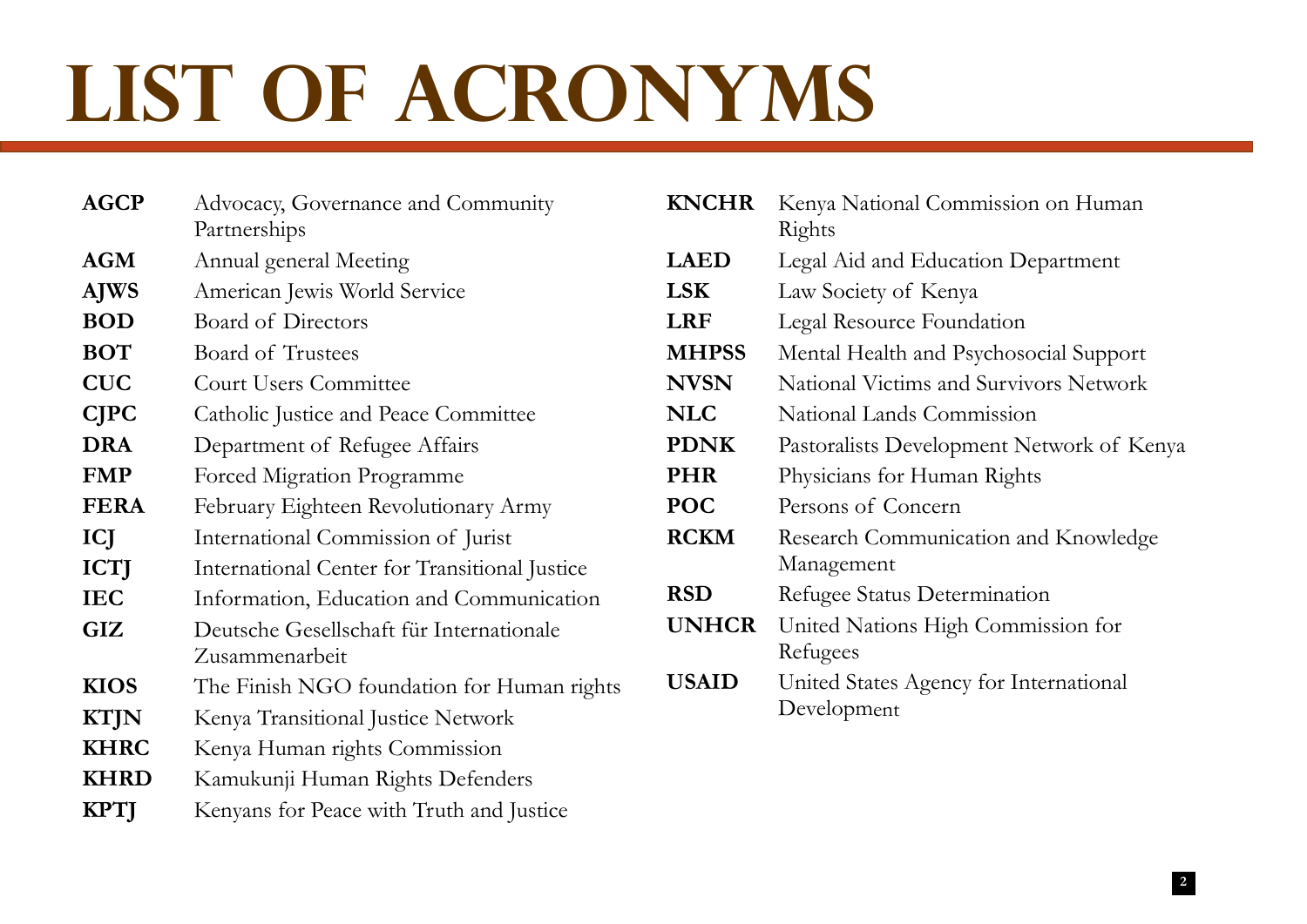### **CONTENTS**

| Advocacy governance and Community Partnerships Progamme  14 |  |  |
|-------------------------------------------------------------|--|--|
|                                                             |  |  |
|                                                             |  |  |
|                                                             |  |  |
|                                                             |  |  |
|                                                             |  |  |
|                                                             |  |  |
|                                                             |  |  |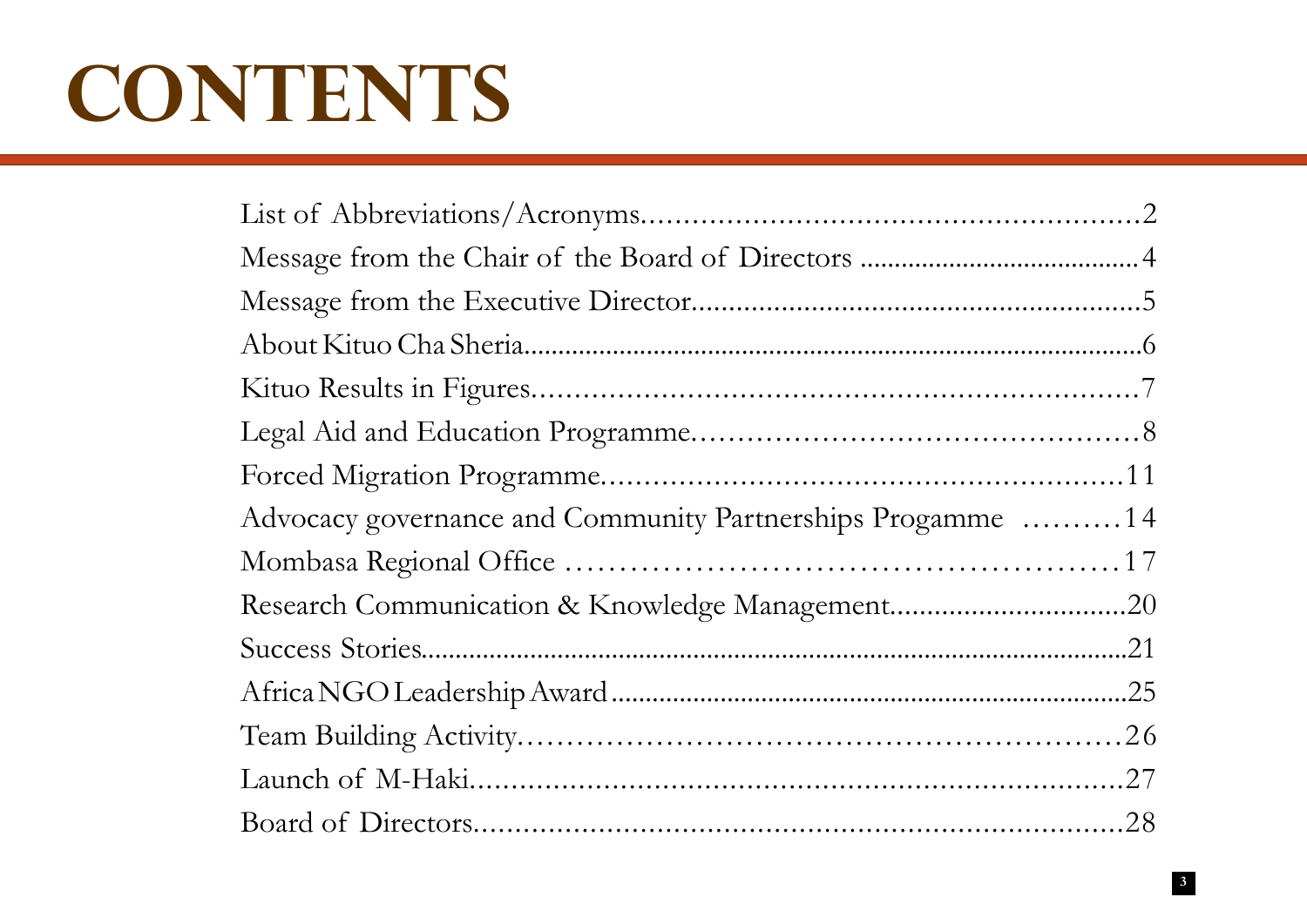### **FROM THE BOARD CHAIR**



### **ANTHONY MULEKYO**

**The year 2016 was the second year in the implementation of the strategic plan 2015 – 2019 themed "Towards Legal Aid, Legal Empowerment and Social Justice". The plan that was officially launched during Kituo's 42nd birthday on 9th July 2015 is on course.** 

**KITUO's governance structure is composed of the Annual General Assembly (AGM), the Board of Directors (BOD) and the Secretariat. The AGM meets annually to among other things, review the overall performance of the organization and receive the auditor's report. In the last meeting time was spent on the review of the organizations constitution where a sub committee was formed to pursue the issue. The BOD meets quarterly to receive programme and management reports from the Secretariat. I would like to thank all the Members of the three organs, AGM, BOD, Board of Trustees (BOT), for committing their time to serve KITUO and also remaining faithful to our vision and mission.**

**KITUO wishes to take this opportunity to thank its development partners notably, MISEREOR, UNHCR, GIZ, USAID, COMMONWEALTH-REDRESS, COMIC RELIEF, KIOS, AJWS, USAID and DUTCH EMBASSY for providing financial and technical assistance towards the implementation of our various programmes. We also extend our gratitude and appreciation to the Government of Kenya for providing a conducive environment for our operations and for the collaborations that KITUO has enjoyed through the various Ministries and Agencies.** 

**I sincerely wish to thank the members of staff at KITUO led by the Executive Director who worked tirelessly throughout the year. I thank my fellow Board members and do promise we will work even harder in 2017.** 

**Finally, KITUO would like to laud the efforts of all the stakeholders who remain committed to the vision of access to justice for all.**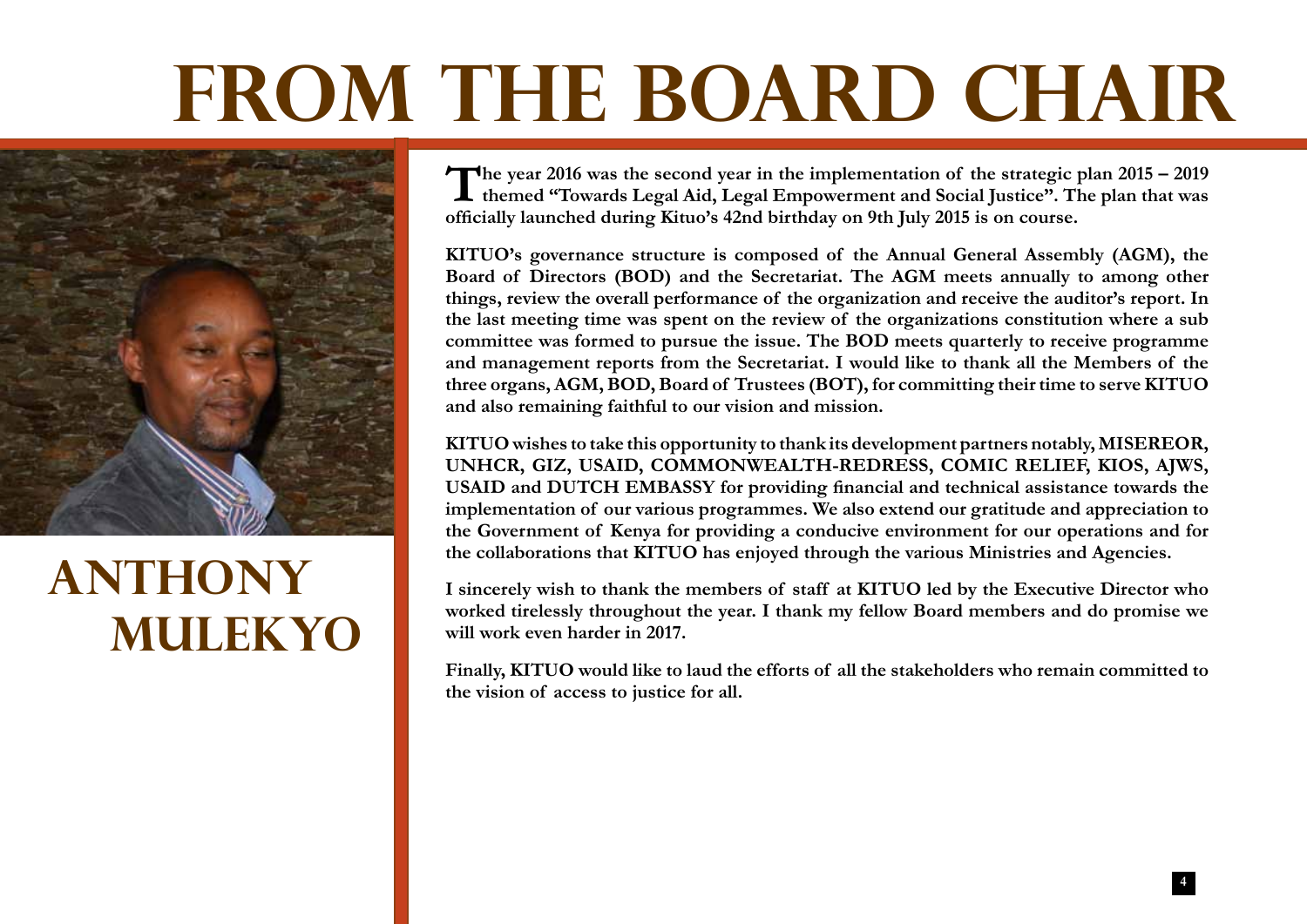### **FROM THE EXECUTIVE DIRECTOR**



### **ANGOTE GERTRUDE**

The year 2016 will be remembered in Kituo's history as the year when Kituo Cha Sheria was honored with the Africa NGO Leadership Award in December during the 6th Africa Leadership Awards ceremony in Mauritius. The year als **Mauritius. The year also marked the second implementation of Kituo's Strategic plan 2015 – 2019.** 

**During the year the Kenyan Government issued and order closing two refugee camps and the Department of Refugee Affairs. KITUO felt that this will disenfranchise one of its stakeholders, the refugees. Kituo went to the High Court and obtained orders to stop this directive. This move by Government would have had far reaching consequences to refugees who were supposed to be repatriated to their countries of origin.** 

**Kituo also signed a memorandum of understanding with Kabarak University Law School where we committed to coordinate with other partners to train Law students on refugee related issues.** 

**This year three more community Justice centres were opened in various prison facilities across the country. These were in Langata women, Nyeri GK and Kakamega GK prisons. Inmates and prison constables were trained and graduated as paralegals. Thereafter they committed to offer free legal aid services to inmates.** 

**In the month of September Kituo in conjunction with Legal Resource Foundation (LRF) held a National paralegals Summit in Nairobi and was attended by paralegals from various counties across Kenya. The summit addressed pertinent issues affecting paralegals key among them: clarifications on the Legal Aid Act, 2016, accreditation of paralegals, development of a syllabus for paralegal training by the Paralegals Support Network (PASUNE) and clear outline of the duties of a Paralegal and their work ethics.**

**The M-HAKI platform was formally launched in December 2016 with the theme 'SMS your way to justice". M-Haki employs the use of mobile phone text message (SMS). This innovation permits citizens to use mobile phones to send queries and receive a confirmation message that the query has been received and an answer is delivered to the person seeking the advice by the legal aid lawyers within 48 hours.**

**Lastly, Kituo is greatly indebted to all our development partners, as elaborated by the Board Chairman, who partnered with us throughout the year in the service to the poor and marginalized.** 

**I wish to congratulate and thank all Kituo staff for working so hard and diligently to realize the projected outcomes. Special thanks go to the Board of Directors led by the Chair Mr. Antony Mulekyo, for continuing to offer the necessary support and guidance and direction to the organization.** 

**In conclusion, 2016 brought many successes for Kituo Cha Sheria and a lot to reflect about too. Going forward, we reiterate our commitment to professionally and zealously advance our vision of a society of JUSTICE and EQUITY for all.**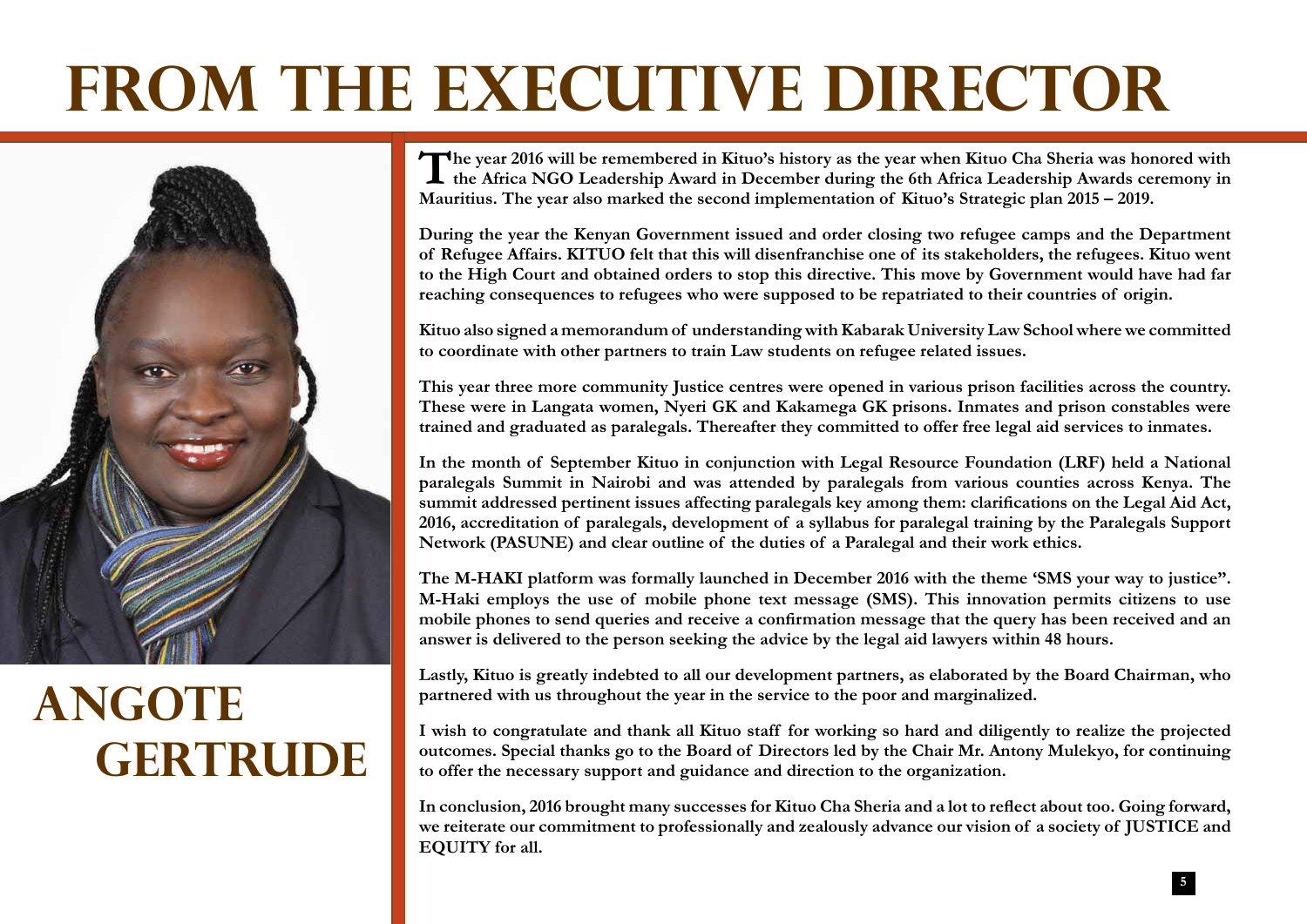### **ABOUT KITUO CHA SHERIA**



*Kituo members of staff join Members of the Board of Directors in posing for a group photo after the Annual General Meeting*

### **HISTORY**

Kituo Cha Sheria (Legal Advice Centre) is a human rights non-governmental Lorganization. It was founded on 9th July 1973 as Kituo cha Mashauri by advocates who were committed to helping the disadvantaged and poor people who could not afford the cost of legal services. It is the first legal aid center established in Kenya. In 1989, the name was changed to Kituo Cha Sheria, the Legal Advice Centre, and a secretariat established with full time staff. KITUO is largely supported by development partners. The organization nonetheless gets support for Volunteer Advocate and Community Based Paralegals. KITUO's services are provided to the poor and

marginalized through various strategies, which include but not limited to provision of legal advice, legal representation, litigation, community mobilization and organisation etcetera.

KITUO's headquarters is in Nairobi but has a branch office in Jogoo road and a Regional office in Mombasa.

#### **VISION** "A society of equity and justice for all"

### **MISSION**

"To **e**mpower the poor and marginalized people to effectively access justice and enjoy their peoples and human rights in Kenya through advocacy, networking, lobbying, legal aid education and representation and research".

### **CORE VALUES**

- Respect for human rights;
- Commitment to justice and equity for all;
- Solidarity with pro-poor individuals and agencies;
- Courage in promoting social transformation and empowerment of the poor and marginalized;
- Service through volunteerism;
- Transparency, reliability and accountability in its relations with its stakeholders;

**6**

- Obligation to upholding the rule of law; and
- Professionalism;

### **MOTTO** '*We Care for Justice'*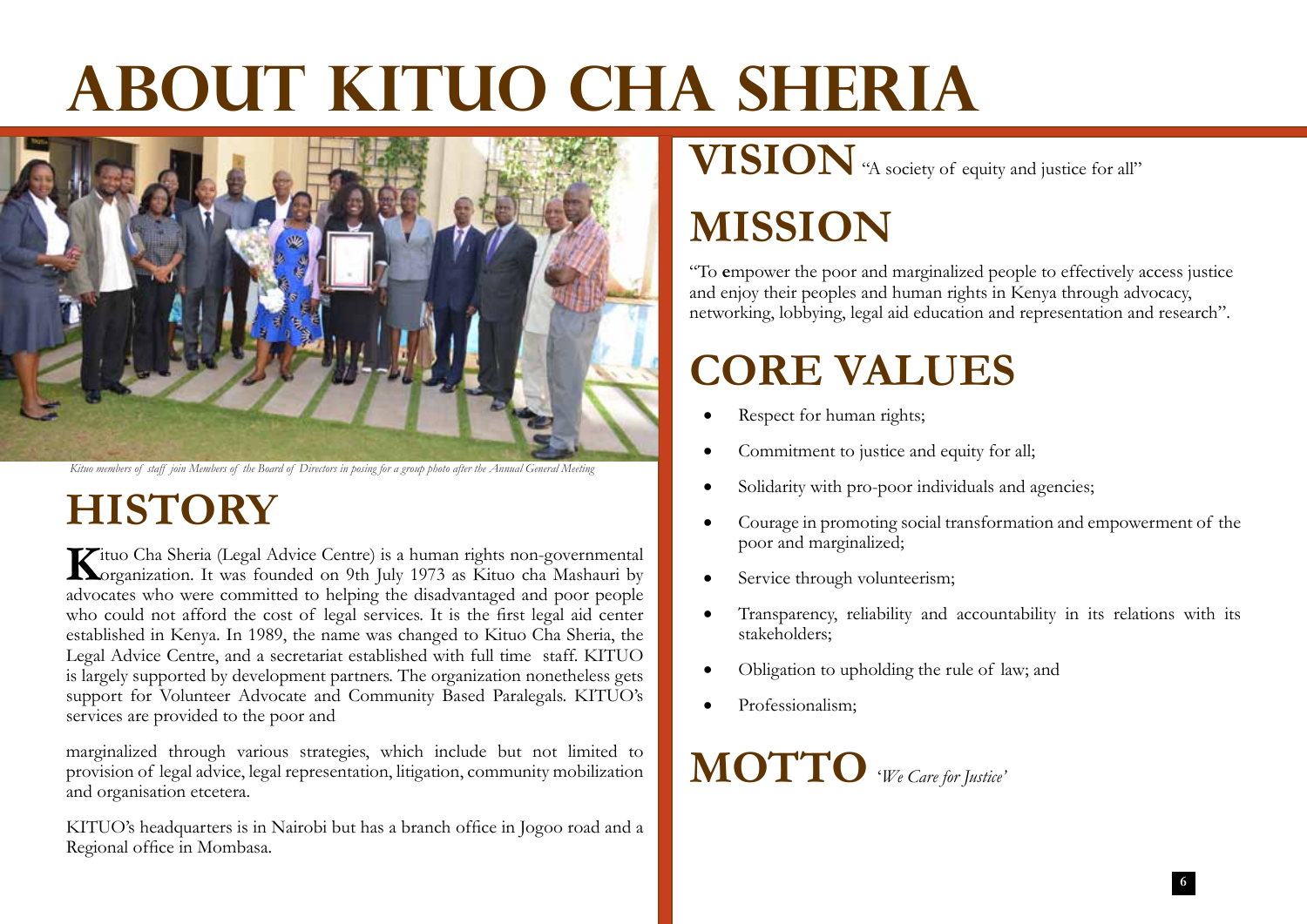# **DO**<br> **2016**<br> **2016**<br> **2016**

### **kituo results in figures**

**Ksh. 2,562,076 9,427** 

Total amount recovered from Labour related matters on behalf of clients at the Head office and Regional offices

Total Clients seen and assisted at the Head office and Regional office in 2016

**131** Total number of Volunteer advocate recruited in Meru, Embu, Nyeri, Kakamega, Machakos, Bungoma and Kitui Counties

**1,018** Total numbers of clients attended to in 2016 in legal aid clinics

**227** interventions by the Forced

**3,773**  Total number of persons of concern who received legal counseling during the period in Total number of Court

**225** Migration Program  $\bigcap_{n=1}^{\infty}$  Total number of persons of concern represented in court by 13 Total number of Mobile Legal Aid the Forced Migration Program tells onducted by the Forced

> Total number of persons of concern attended to at the Forced Migration

Community sencitization fora

Total number of persons of concern reached out in

**7**

**15** Total Community sensitization for in **3,613** Nairobi FMP Offices Total Community sensitization fora in Nairobi, Nakuru, Bungoma, Mombasa and Eldoret





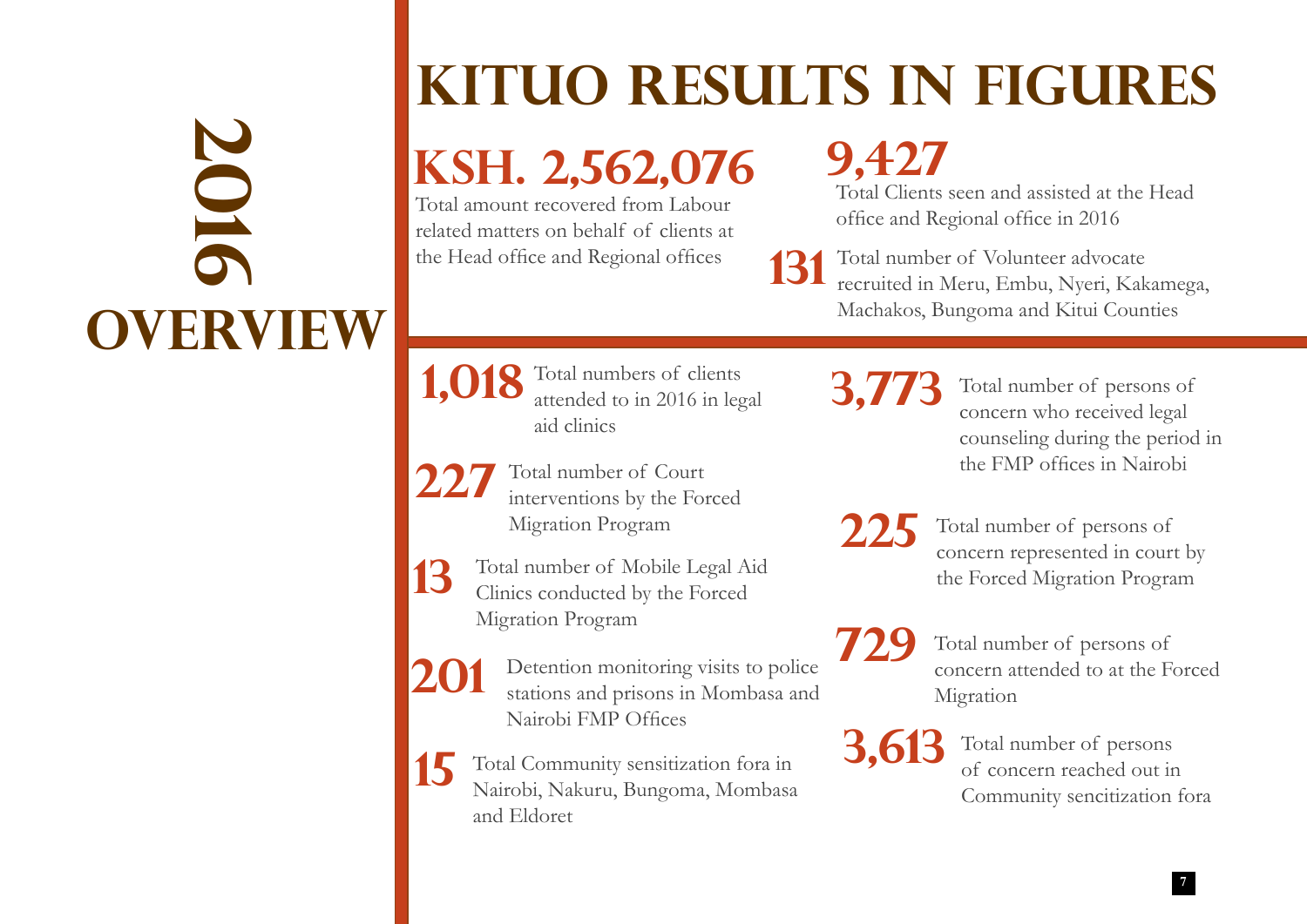### **LEGAL AID AND EDUCATION**



*Kituo legal officers listen to clients during a free legal aid clinic*

The legal Aid Programme provides free legal services in the areas of land, housing, labour to persons who cannot afford legal services.

In 2016 the programme attended to a total of 8,057 walk in clients; both new and returning clients in Nairobi. The legal aid clinics reached out a total of 1,018 clients. A total of 131 Volunteer advocates were recruited from seven counties i.e Meru, Embu, Nyeri, Kakamega Machakos, Bungoma and Kitui.

The programme marked its labour day on 5th, July 2016 where a total of 223 Clients were served and advised on legal matters. This was followed by the celebration of 43rd birth day of Kituo Cha Sheria which was marked with pomp and colour. The theme of the event was, "Use of mobile technology in promoting access to justice". The event saw a number of dignitaries attending the ceremony including the Chief guest Ms Frances Singleton from Hiil Institute a justice technology innovation centre in the Netherlands, Ms. Gertrude Angote Executive director Kituo, Kituo founder members Stephen Adere and Justice Mary Ang'awa, together with other guests.

The programme litigated several individual cases and public interest litigation matters both in and out of court.

#### **Public Interest Litigation**

- 1. Nrb HCC Petition Number 3 of 2016 Law Society Of Kenya Vs. Attorney General & Anor; Kituo Cha Sheria was enjoined as an amicus curiae in the matter, in which the Statute Law (Miscellaneous Amendment) Bill, 2015 was under challenged unconstitutionality.It declared that the amendment to section 30(3) of the Judicial Service Act, 2011 vide Statute Law Miscellaneous Amendment Act, 2015 was unconstitutional, null and void.
- 2. Leigh Day the Executive Director's Statement sent on behalf of KITUO, to Leigh Day Solicitors in London, in the matter of PEV (AAA& Others Vs Unilever UK).
- 3. Kitui HCC Petition No. 9/2015 Kitui Traders –vs- Kitui County Government: The matter awaits judgment.
- 4. Msa HCC Petition No. 36 of 2015 Abdalla K. Abdalla and 3 Others vs Kenya Ports Authority and 2 Others and Msa HCC Petition No. 38 of 2015
- 5. Abeid Hassan and 3 Others –vs- Kenya Ports Authority and 2 Others
- 6. Nrb HCC Criminal Revision No. 150 of 2016:
- 7. Nrb HCC Petition No. 227 of 2016: in this case we challenged the government directive on the closure of the Dadaab Camp. Submissions have been filed and we await judgment. The petition may be overtaken by events with the recent Government directive to withhold the closure of the camp. On going
- 8. Nrb Civil Appeal 108 of 2014:
- 9. Msa HCCC Petition No. 39 of 2016 Legal Advice Centre and Others –vs-County Government of Mombasa
- 10. Msa HCCC Petition No. 25 of 2016 LENGO and Haki Yetu –vs- Mombasa County Assembly
- 11. MUTHURWA CASE- NAIROBI HC PETITION 65/2010 (Muthurwa right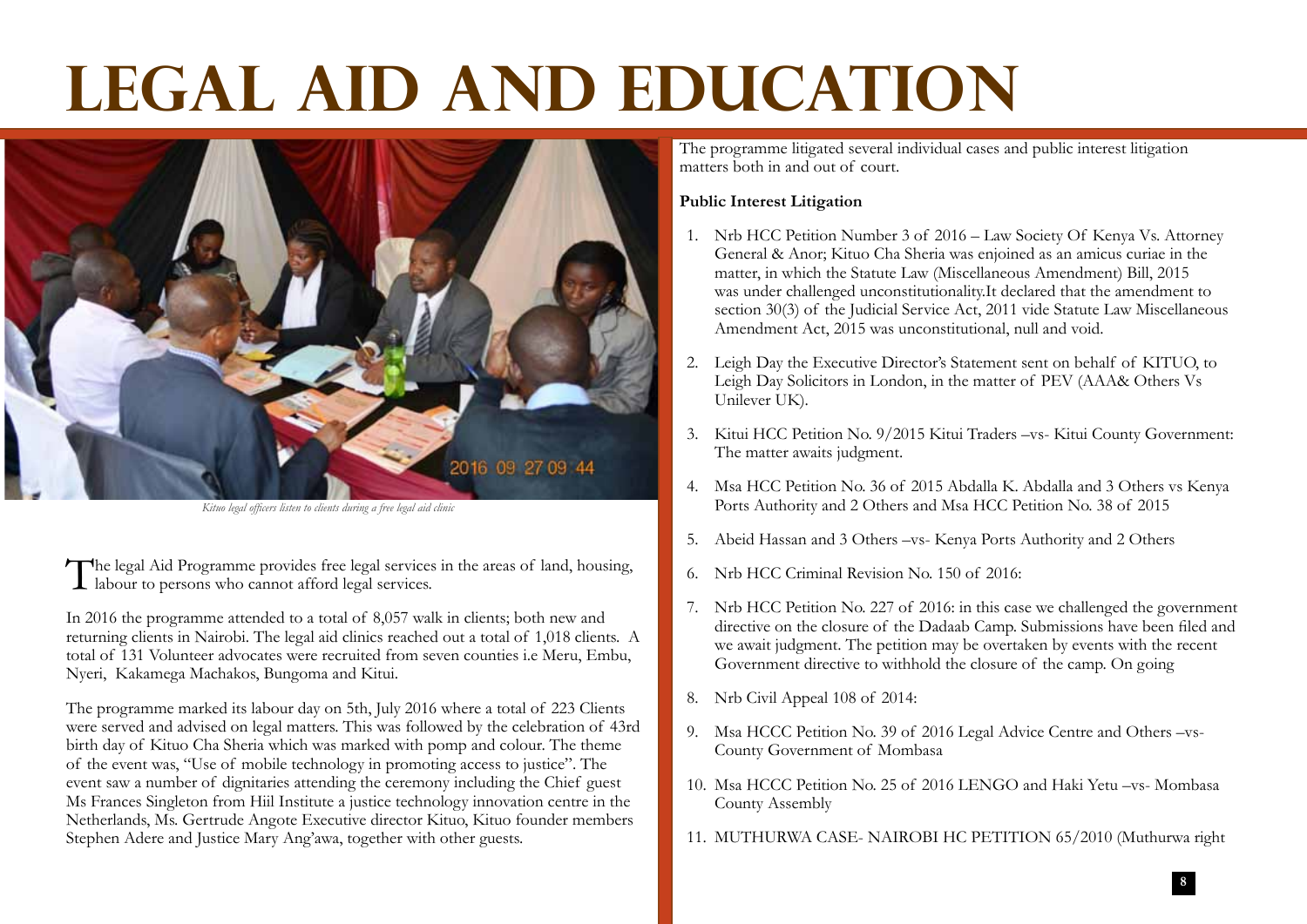### **LEGAL AID AND EDUCATION**



*Kituo advocates meeting Muthurwa Estate residents outside the Court of Appeal after a hearing of their case*

to housing case ) withdrawal but still pending

- 12. CONSTITUTIONAL PETITION NO. 3/2016 LAW SOCIETY OF KENYA VS. THE ATTORNEY GENERAL & ANOR. Ongoing
- 13. SHAURI MOYO HOUSING CASE PETITION NO. 584 OF 2014

Ongoing

#### **Single Walfare Cases Court Attendances**

There were a total of two hundred and sixty four (264) attendances in court for the year 2016. Some of the matters proceed for hearing and mentions while others did not. Below is a sample of some of the cases and their positions.

- 1. Nairobi ELC No. 1030 of 2013 Haji Omari vs. Edward Njuguna Kangethe Ongoing
- 2. ELC. NO. 51/16 SAMSON MAHUNGU NGUGI –VS- FOUNTAIN JUNIOR ACCADEMY & OTHER Ongoing
- 3. ELC 50 OF 2014 MERCY NJERI MWANGI V PETER MWANGI & ANOR **ONGOING**
- 4. RMCC 97 OF 2013 JOHN NDUNDA V PETER NGEKE
- 5. EDWIN THIONG'O &ANOR V GICHURU KINUTHIA AND OTHERS CIVIL APPEAL NO. 267 OF 2007
- 6. FREDRICK GICHIA V JANET MAINA RMCC 66 0F 2007 AT KAJIADO **ONGOING**
- 7. IN THE ESTATE OF GLADYS NJOKI GUCHU SUCCESSION CAUSE NO. 1679 OF 2000 Ongoing
- 8. SYOMBUA MANGETHWA V BONIFACE MASILA V ANOR ELC CASE NO 535 OF 2014
- 9. REPUBLIC VERSUS NGOSI NTHUKU EX-PARTE MARY KOKI **MUTHOKA**
- 10. AMBRASIA MULI HCC 78 OF 2009 Transferred to machakos: **ONGOING**
- 11. NAOMI WERE V NSSF On the 11/7/2016 Ongoing
- 12. INDUSTRIAL CAUSE 1290 OF 2011 JUDITH OMBOHO Ongoing
- 13. KISUMU NDOGO HCC CASE NO. 89 /08 Appeal stage
- 14. ESTATE OF STEPHEN WAWERU HCP 719 OF 2014 Ongoing

#### **Successful Welfare Cases**

- 1. HCCC 4245 OF 1988 JOSEPH NDACHU execution stage; warrant of arrest issued
- 2. GRACE VIOLET OKWISA RMCC 785 of 2010 Ongoing
- 3. CR 2761 of 2013 /RENT RESTRICTION CASE NO. 118 of 2010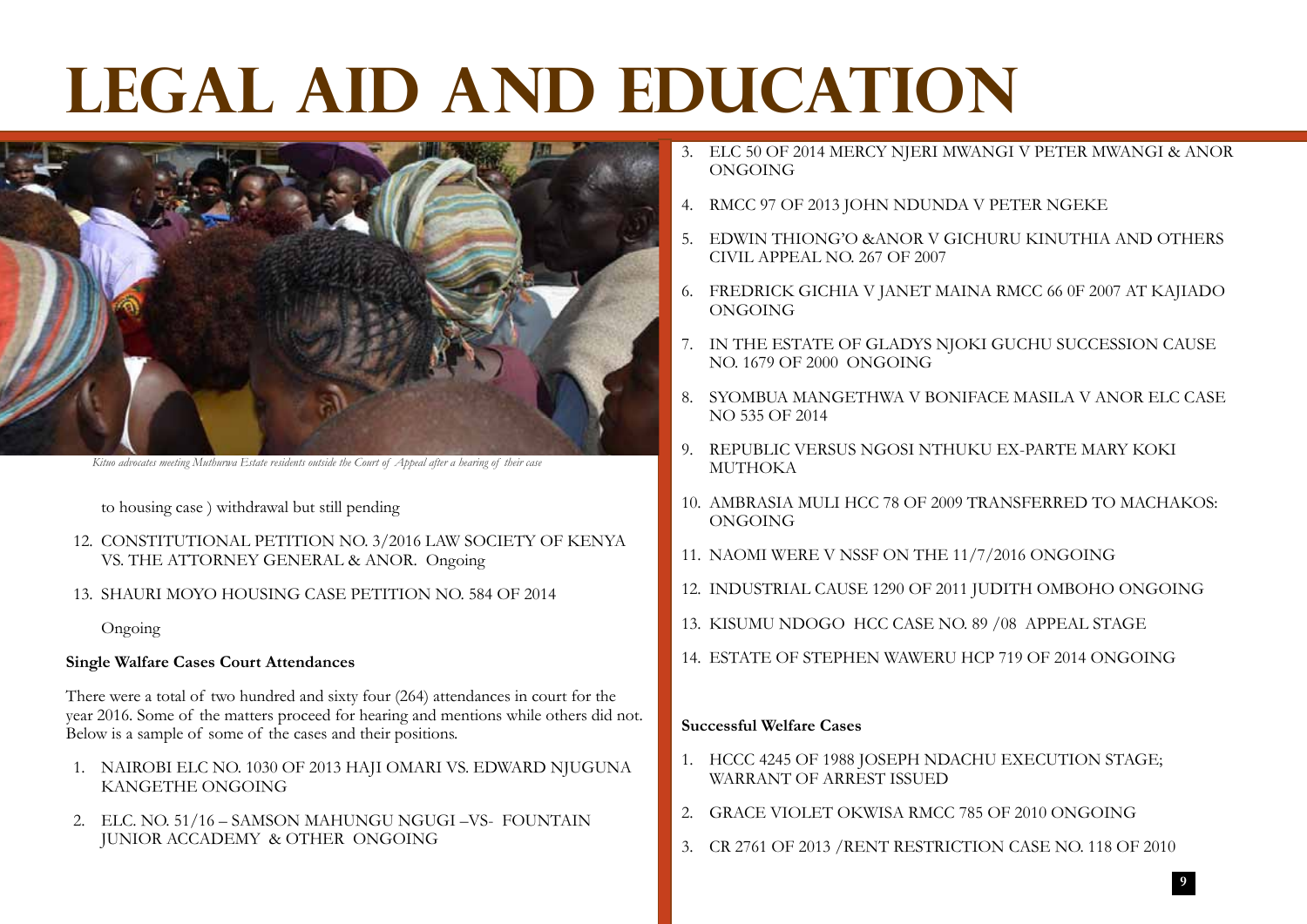## LEGAL AID AND EDUCATION



*A client keenly listens to the advice of a Kituo advocate as a community paralegal stand by during a community legal clinic in Kamukunji, Nairobi*

- 4. ELC CASE NO. 222 OF 2015 MARTHA NJERI MBENE V THE STATUTORY MANAGER UNITED INSURANCE COMPANY LIMITED Ongoing
- 5. SUCCESSION CASE NO 1566 OF 2013 IN THE ESTATE OF FRANCIS PETER RURIGI Ongoing
- 6. CHILDREN CASE NO. 570 OF 2009 IN THE MATTER OF DENNIS MBISI
- 7. INDUSTRIAL CAUSE NO. 2038/2013 Ongoing
- 8. SAMUEL MAINA KIBUGI VS. POWER GROUP TECHNOLOGIES LTD
- 9. MISC CIVIL APPLICATION 453 OF 2014 R V AG EX-PARTE JOSEPH BORO MATTER CLOSED

#### **Successful Alternative Dispute Resolution/ Out of Court Settlements**

- Through a demand letter we demanded Kshs. 456,499/= being terminal dues for our client Ali Hamisi Suleiman a driver , we were then approached by the employer, Mr. John Sargon for a settlement and after discussion we agreed to settle the claim at Kshs 124,416/=. The employeer is sent the cheque for settlement.
- Through a demand letter we demanded Kshs. 151,482.50 being terminal dues for our client Everlyne Sharia (house help), we discussed the issue with the employer and client due economical pressure agreed to settle the matter at  $10,000/$  = for notice only.
- Through a demand letter we demanded Kshs.  $69,760/$  = being terminal dues for our client Shaffique Otieno Shamshudin , the employer, Zohal Services Ltd agreed to settle the claim and forwarded to us a cheque for Kshs69,760/= April to May.
- Through a demand letter we demanded Kshs. 69,760/= being terminal dues for our client Shaffique Otieno Shamshudin , the employer, Zohal Services Ltd agreed to settle the claim and forwarded to us a cheque for  $Kshs69,760/=$ .

#### **Public Interest Litigation Caucus**

The department organized a caucus at Heron Portico Hotel and the following cases were discussed:-

- a) Constitutional Petition Number 3 of 2016 Law Society of Kenya Vs Attorney General & ANOR
- b) Constitutional Petition Number 511 of 2015 County Government of Isiolo & 10 ORS Vs. The Cabinet Secretary Ministry of Intereor and Coordination of National Government & ANOR
- c) Ngara Right to Housing Case
- d) Constitutional Petition No. 65 of 2010 SATROSE AYUMA & 11 ORS VS. RETIREMENT BENEFITS SCHEME & 2ORS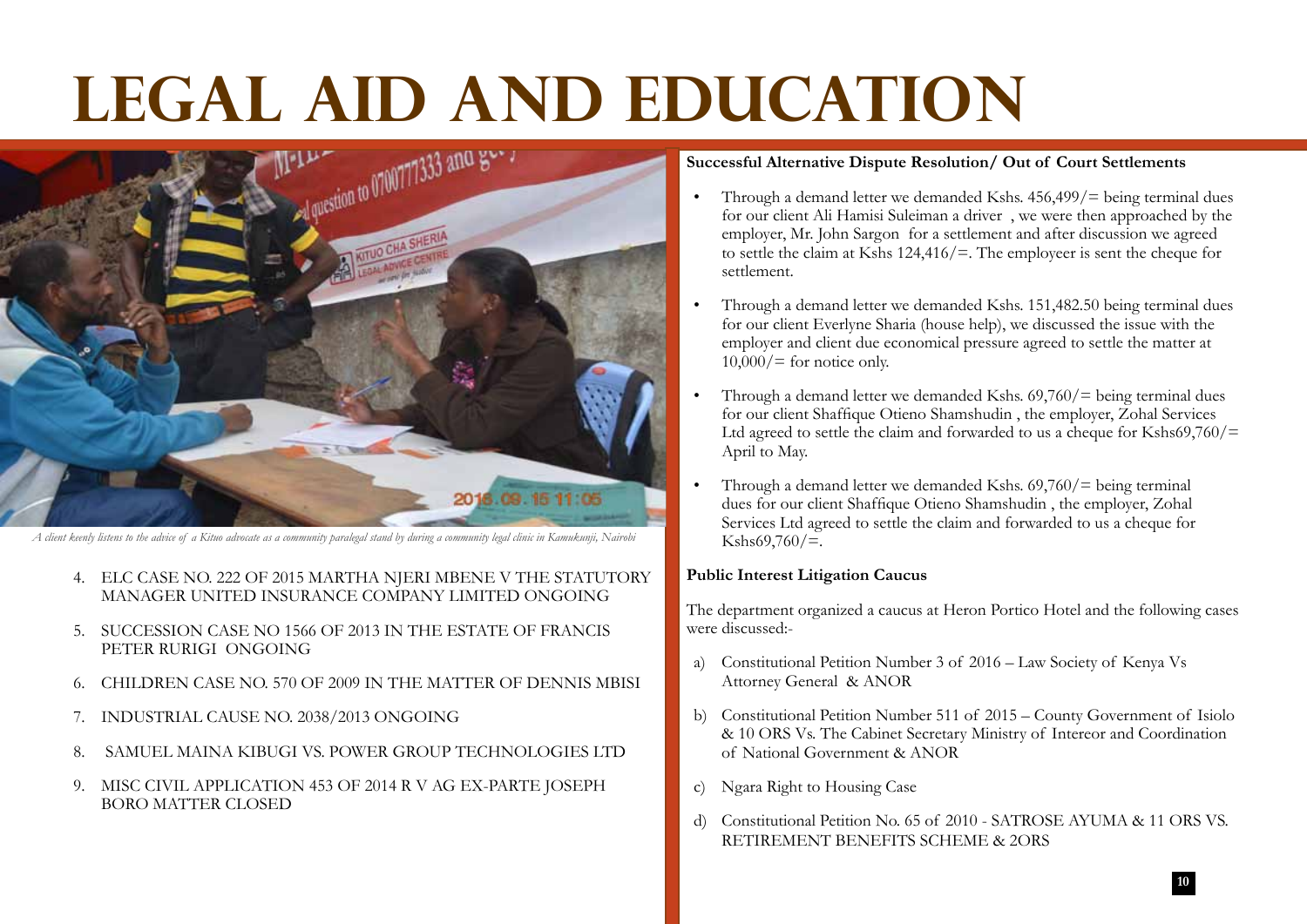### **forced migration**



*Participants pose for a group photo after a forced migration paralegal training in Eastleigh, Nairobi*

The Forced Migration Programme is devoted to addressing legal and policy needs of refugees, asylum seekers and stateless persons residing in urban areas in Kenya with a view to improving their welfare and guaranteeing access to and enjoyment of the institution of asylum. The program is simultaneously implemented in Nairobi and Mombasa.

The programme has given lectures and trainings on refugee law at various universities e.g. USIU, Kenyatta University Law School, Kabarak University Law School, Nairobi University Mombasa and Parklands campuses, Egerton Law Campus and Moi University-Annex Campus. We thank the BOD for their support. At the Egerton training, Board Member Sally Mbeche attended and officially closed the training while for the Moi University training, Board Member Joy Asiema attended and officially closed the training. Through these lectures, over three hundred students have been reached and we hope to foster partnerships with these institutions with regard to developing awareness and curriculum on forced migration program.

#### Services offered by the programme

The programme offers services in legal protection and guidance to its clients. These include legal advice in all legal issues, legal representation, Bi monthly legal aid clinics in communities far from the office, assisting refugees in obtaining work permits, birth and death certificates, Identity cards and other documentation, referral services to other partners investigation of systematic human rights violation against refugees, identifying and litigating on public interest touching on refugees, detention monitoring, monitoring cases of insecurity and Gender Based Violence and research and training on human rights and refugee law.

In the implementation of this project, the programme co-operated with the government and various stakeholders, among them; the UNHCR, the Department of Refugee Affairs, Refuge Consortium of Kenya, International Rescue Committee, The Kenya Magistrates and Judges Association, Heshima-Kenya, HIAS and the Kenya Police.

#### **Programme Activities**

The Forced Migration Programme activities are implemented in both at the Nairobi and Mombasa offices.

A total of 3773 persons of concern received legal counselling during the period, out of which, 3,044 persons of concern received legal counselling at the offices in Nairobi and Mombasa, while, 729 were counselled at various mobile legal aid clinics. The overall effect has been the empowering POC's to know their rights and understand how the law can be used for their protection.

#### **Legal Representation and other Court Interventions**

During the reporting period, the centre attended to 227 court interventions representing a total of 225 persons of concern. A majority were on charges of unlawful presence. Others faced charges of residing outside designated areas without authority, failure to register; we also had charges of defilement, child and human trafficking, assault, traffic, guardianship as well as drunkenness and disorderly.

#### **Mobile Legal Aid Clinics**

During the reporting period, 13 clinics were conducted. The clinics were conducted at Githurai, Kitengela, Kiamaiko, Komarock, Embakasi , Eastleigh ,Umoja/Donholm,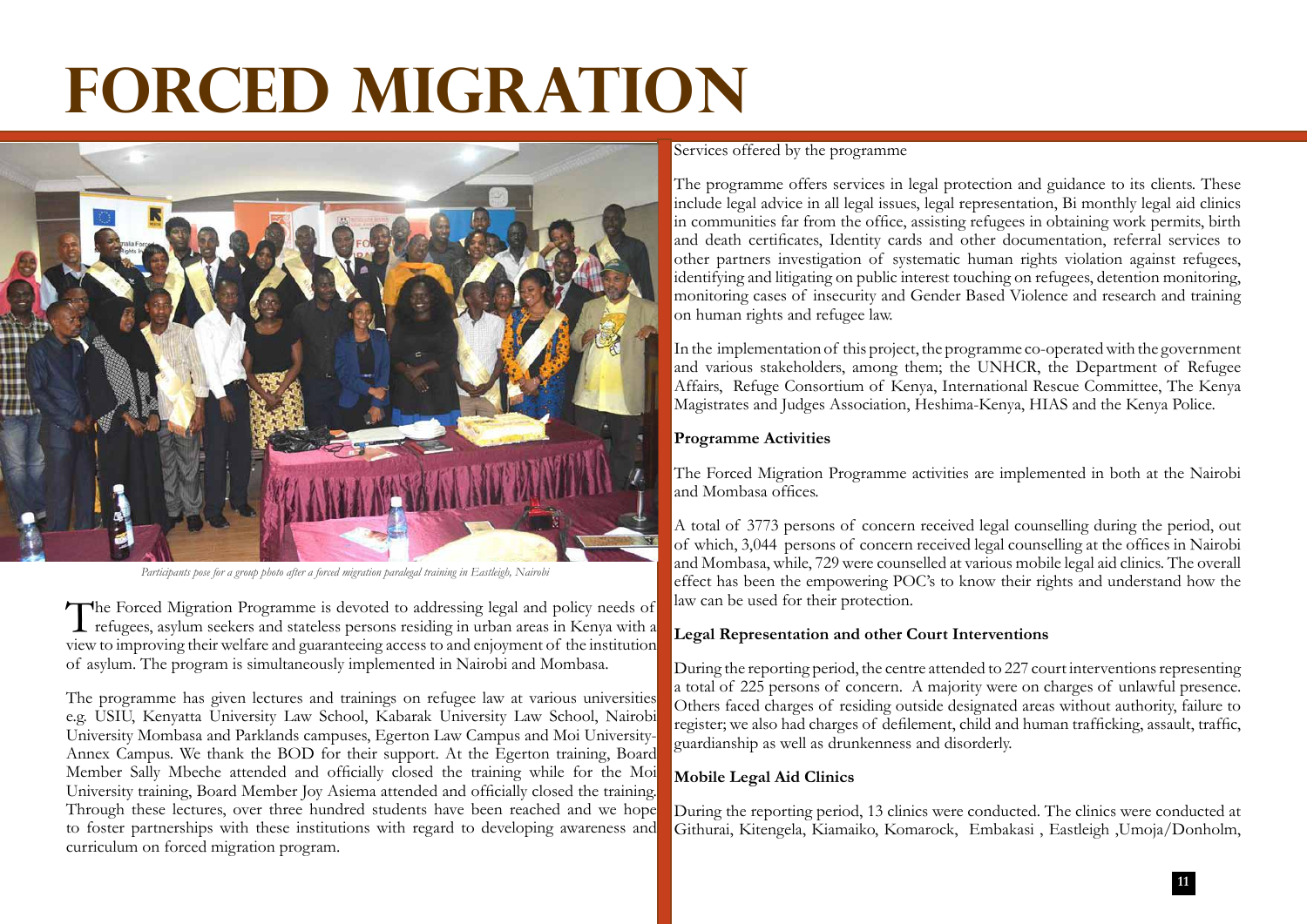### **forced migration**



*Kituo Cha Sheria Executive Director Ms. Gertrude Angote and the Dean Kabarak Law School, Mr. Elisha Ongoya exchange documents after an agreement signing ceremony*

Ruiru , Mtwapa , Jomvu , Kibokoni, Majengo and Likoni. A total of 729 persons of concern were attended to.

The objectives of these clinics entailed, among others, bringing services close to clients, awareness creation on the new registration documents and the handover of RSD from UNHCR to DRA, legal empowerment and legal education besides identification of cases for referral, follow up and litigation

#### **Detention Monitoring**

The Nairobi and Mombasa offices conducted 201 detention monitoring visits to police stations and prisons. During these visits, a total of 213 persons of concern accessed Kituo services and most were released from detention.

#### **Border Monitoring**

A total of 5 border monitoring missions were conducted during the period. Five border monitoring visits were conducted in Malaba/Busia, Lungalunga, Taveta, Namanga and Kehancha/Isibania.

#### **Community Sensitization Fora**

The project held 15 community fora in various areas within Nairobi , Nakuru, Bungoma, Mombasa and Eldoret reaching out to a total of 3,613 persons of concern.

#### **University Trainings**

The program undertook 2 University trainings during the reporting period. The first training held in October at Egerton University with a total of 70 participants. The second training took place at Moi University with a total of 46 participants from the University's school of law

#### **Court Users Committee (CUC)**

Four CUCs were conducted during the period training a total of 102 participants. A Court Users Committee meeting held in Meru on the 17th November 2016. A total of 29 participants attended having been drawn from various agencies that consistently interact with the refugees, asylum seekers. The CUC equipped the participants with various aspects of refugee law as the participants often encounter PoCs in their line of duty.

Three other sessions were conducted during the reporting period. On 23rd March 2016, one was held in Kwale at Pride Inn Hotel where 20 judicial officers were trained. On 16th June 2016 another CUC was held in Malindi at Scorpio Villas Hotel where 20 iudicial officers were trained.

A CUC forum was held in Mombasa at Bliss Hotel on the 23rd December 2016 attracting 33 participants. The participants were drawn from various agencies including the National Police Service, County Government, Judiciary, Probation Department, Children Department, and Administration police, Registration of persons Department, Law Society of Kenya and the Office of the DPP. The CUC equipped the participants with various aspects of refugee law as the participants often encounter PoCs in their line of duty. A total of 73 officers have been trained.

#### **Other Activities**

The program conducted out-posting by way of legal aid clinics in collaboration with HIAS Refugee Trust in Eastleigh, Kayole and Kawangware where 307 persons of concern were served. Five university lectures where police and judicial officers and students were trained on refugee protection. The program attended to several meetings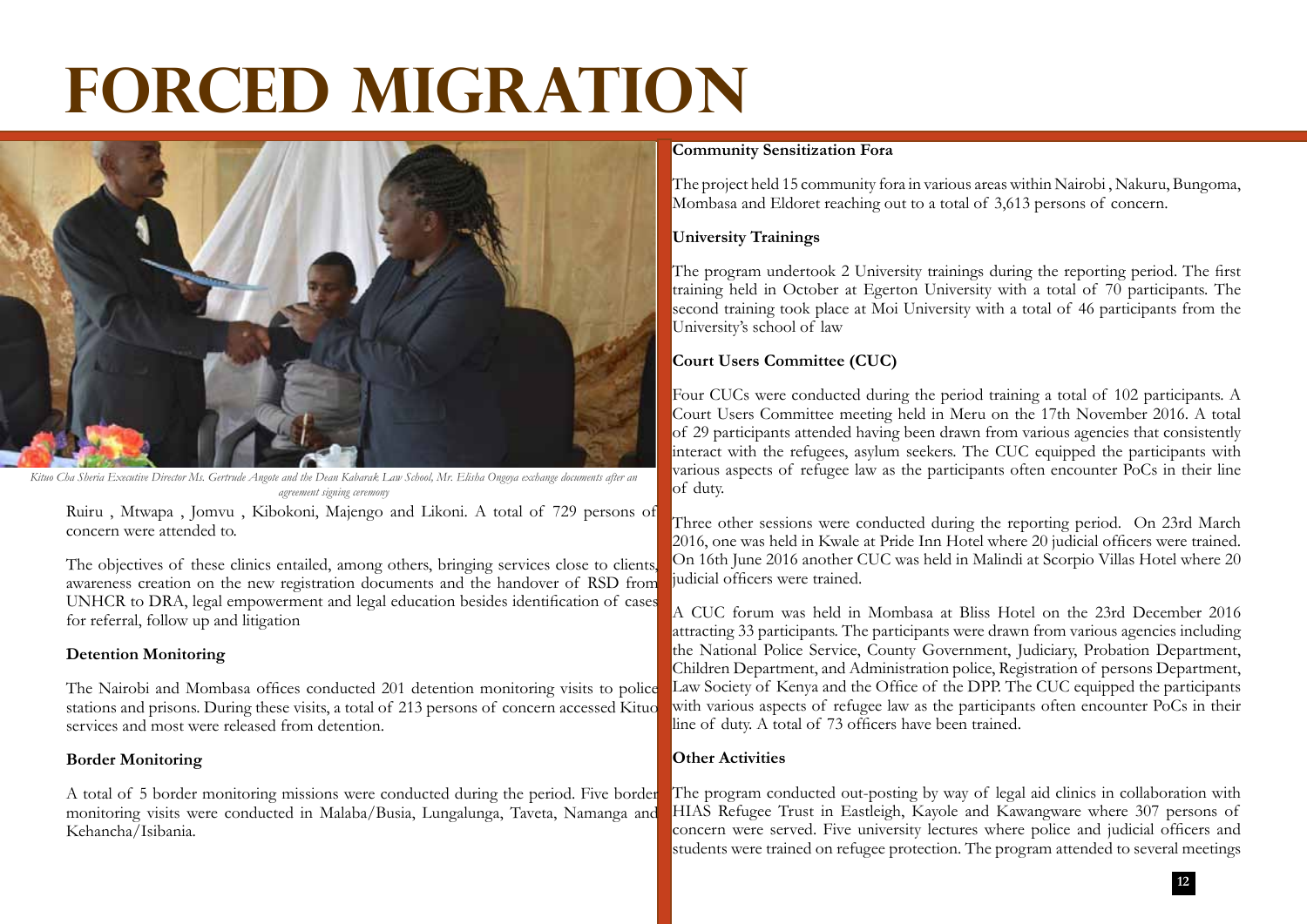### **forced migration**



*Kituo's Forced Migration Programme team pose a group photo with a person of concern (lady holding paper bag) after securing her release from custody*

during the period which have significantly continued to increase the human rights space for refugees ensuring their dignity and right to equal protection by the law is advocated by our officers throughout the reporting period.

A court users committee training and police training has been conducted in Mombasa on refugee law.

Following the mid-year review discussions with UNHCR, we managed to re-allocate funds that were yet to be spent on new activities as we had already surpassed most of our targets. Based on the challenges faced at the out of town stations that we visited for court matters we were able to negotiate for a CUC and Police trainings around the Kiambu and Moyale areas.

The additional activities include: -

a) Three police trainings, 2 implemented by the Nairobi Office and 1 by the Mombasa Office

- b) One CUC implemented by the Nairobi Office
- c) Six community sensitization forums

#### d) Paralegal Training

Kituo – GIZ Psychosocial Support project has taken off within the same floor as the FMP office. We also recruited a new staff for the said program after a successful Human Resource process bringing the staff to 3. We have a foreign consultant, local expert and a volunteer. The department has revived the Mental Health & Psychosocial Support (MHPSS). Working Group by hosting the first meeting at our FMP Office. A subsequent meeting has been held and hosted by another partner. We are in the process of undertaking a mapping exercise in order to find out which organisations offer this support and the particular services they offer.

The programme has been actively engaged in the Refugee Bill Review. One of our offices joined a task force reviewing the Bill together with MPs taking views from Dadaab camp based refugees.

#### **Success Stories**

- During the annual budgetary negotiation with UNHCR for 2016, we were able to secure funds for World Refugee Celebrations and Community Sensitization Programs. This money was only awarded to Kituo Cha Sheria. This showed the trust that UNHCR has in our ability to deliver through implementation.
- At the beginning of the year we successfully petitioned for citizenship rights of a Kenyan who had been charged with unlawful presence and set to be deported to Ethiopia.
- We also signed a Memorandum of Understanding (MOU) with Kabarak University where we will provide a forced migration training each semester with an aim of getting more lawyers into this field that lacks practitioners.
- We are looking at signing an MOU with HIAS Kenya, a partner organisation that will see us be their referral partner of choice on matters durable solutions. This will see many refugees get permanent solutions to their problem.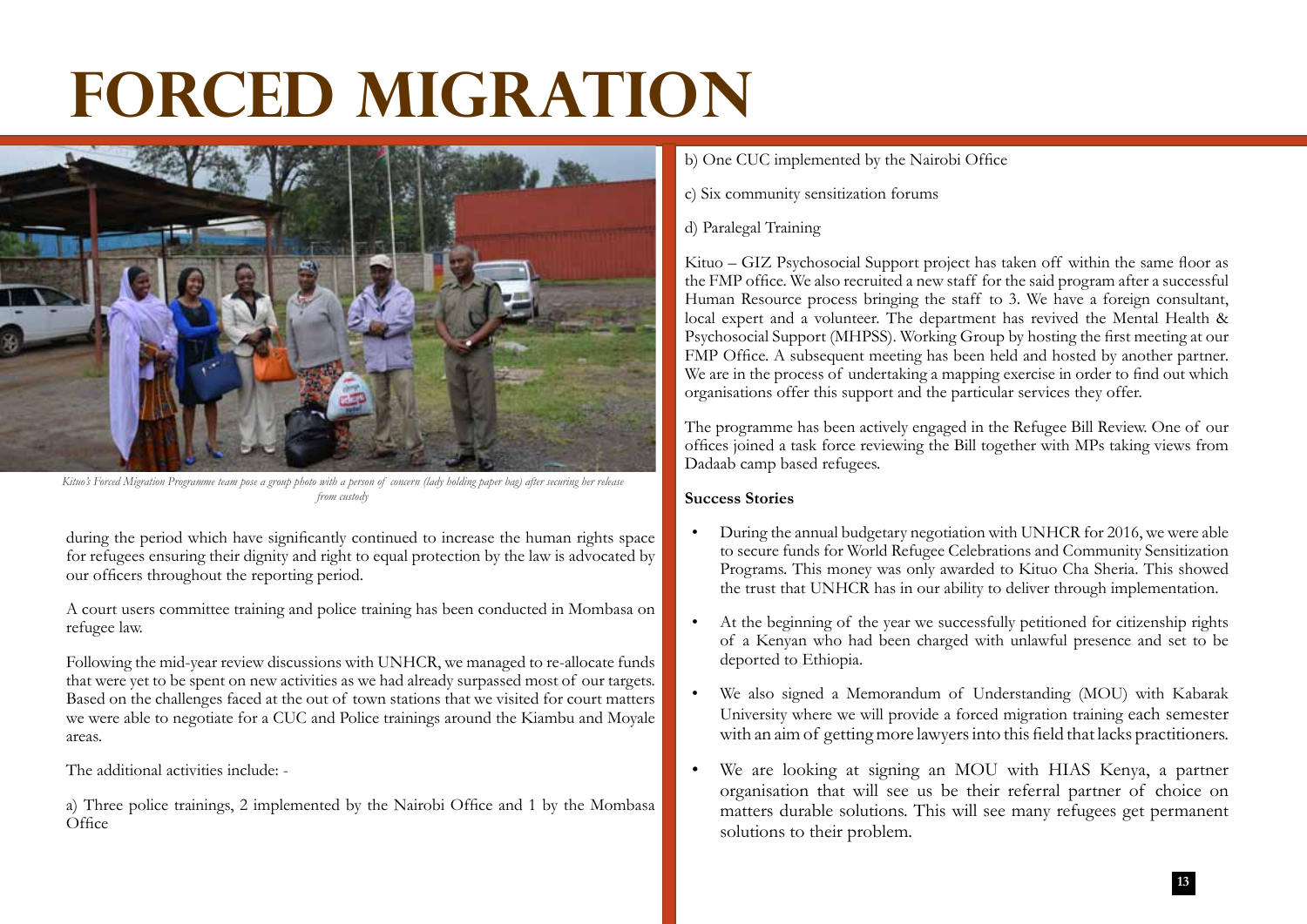### **advocacy, governance and community partnerships**



*Kituo's Faith Ochieng' hands over administrative support materials to paralegals at the Kodiaga Prison Justice Centre, Kisumu. Antony Mulekyo, the Chair and Carolyne Abong of Dutch Embassy looks on*

The advocacy, governance and community partnerships programme (AGCP)<br>Coordinates Kituo's community outreach and advocacy initiatives by connecting people with the law and instruments of justice. AGCP ensures the partnership of the poor and marginalized in the promotion of good governance, formulation of enactment of pro-poor policies and laws that are in tandem with international standards, and therefore enhances the realization of access to justice for all.

In the year under review, the programme conducted training of prisoners in different prisons. The trainings focused on criminal procedure code, judicial structure, Rights of arrested persons and appeal process.

In 2016, the programme established four prison justice centres in Lang'ata Women Prison, Meru G.K. Prison, Kakamega G.K. Prison and Nyeri G.K. Prison. The opening of these prison Justice Centres came after the graduation the prison paralegals upon successful completion of the training.

On the community justice centres, the programme continued to coordinate the centres through meetings in Mombasa, Kwale, Korogocho, Kibera and Kamukunji. The

community justice centres were receiving administrative support from the Dutch Embassy which included payment for rent and supply of computers and printers. A mentorship programme was also established. The paralegals were particularly important with the launching of the M-Haki platform. A community justice centre was established in Kilifi County under the auspices of the Malindi Rights Forum after a five days' paralegal training. It is hoped that this community justice centre shall help to reduce the incidences of labour and land rights abuses along the salt belt area.

The programme conducted visits to Lamukani Justice Centre, Bomu Stretchers and Matsangoni together with MSI, a contracting partner of USAID, to document the successful work by the centre under the Coast Conflict Intervention and Action activity. After interviews with the paralegals, MSI conducted training for staff on writing success stories, photography and use of social media to profile the work of Kituo. The training was particularly useful to increase the capacity of staff on profiling the work of Mombasa.

KITUO staff, paralegals and volunteer advocates' training on M-Haki technology – these trainings took place throughout the year in the areas of Kisumu, Nairobi, Mombasa, Kitui, Kwale and Turkana. The trainings went hand in hand with a market research to determine the viability of the M-Haki technology in facilitating justice. In addition, a community outreach was held in Msambweni in Kwale County to inform the public on MHAKI and how they can easily access legal advice from their mobile phones. The department also held two radio talk shows in Baraka Fm and Radio Salaam to educate the public on the platform. In these week-long activities, the department also sensitised the prison paralegals in Shimo la Tewa Men's and Women's Prison on the project. Plans are underway to also train our newly established Kilifi County community justice centre.

The programme strengthened the capacity of victims' groups to engage in the national dialogue on justice and reparations. Victims' rights workshop were held drawing from Kituo's network of CBOs from Mombasa, Vihiga, Kericho, Naivasha, Laikipia, Siaya, Kitale, Kisii, Nyamira, and Kisumu. In addition, field visits were conducted to Mombasa, Kisumu and Eldoret for monitoring purposes of the Commonwealth project. During the monitoring process, nine (9) focus group discussions were held with project beneficiaries in Likoni, Kisumu and Eldoret. A total of thirty (30) respondents participated.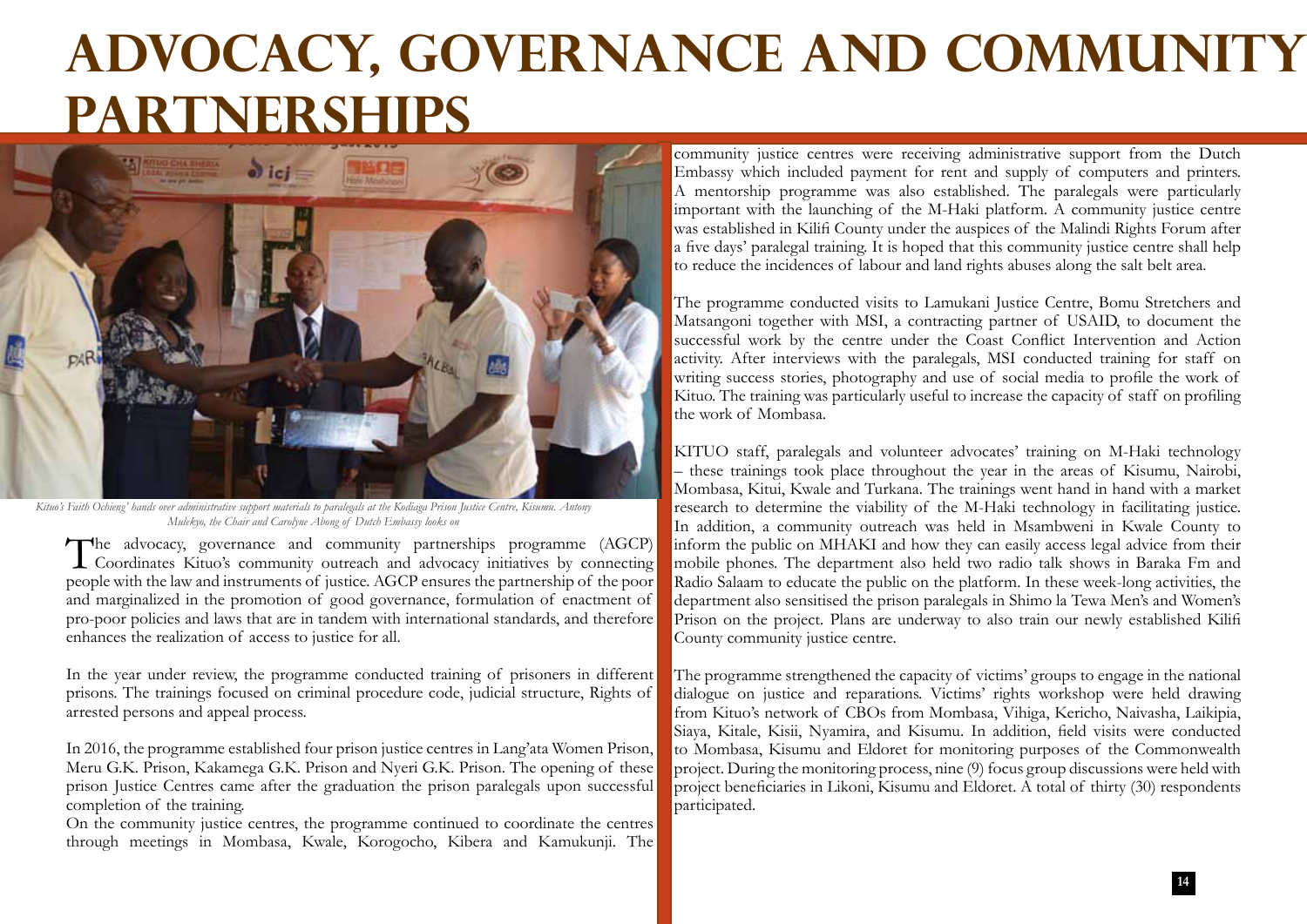### **advocacy, governance and community partnerships**



*The Kituo Cha Sheria team hands over various materials for use by the Langata Women's Prison at the women's prison*



The programme also held consultations with Luo Council of Elders, PEV victims and Judiciary on the formation and establishment of an AJS mechanism to deal with identified PEV matters. Its main mandate is to provide a forum for closure for victims, promote healing, reconciliation and restorative justice. Under this activity, 40 PEV victims, 5 Elders and 1 magistrate were consulted.

The programme was actively involved in advocacy for the newly enacted Legal Aid Bill, 2015 in partnership with ICJ. A number of the proposals for amendment of the then Bill during its 3rd reading were accepted.

The programme also implemented a number of activities including: a county-based dialogue in Taita-Taveta County under the USAID funded project. Under this activity, the Department held discussions with the residents of Taita-Taveta County on issues around devolution, public participation and governance.

The programme implemented two dialogues between government and beneficiaries in Mombasa and Kwale Counties. The issues that were subject to discussion involved irregularities of Diani Settlement Scheme and Hodi Hodi Settlement Scheme in Kwale and Mombasa counties respectively.

On 13th July 2016, the department in collaboration with other civil society organisations in Mombasa County presented a petition to the Senate on the lack of public participation in the formulation of the Appropriation Bill of Mombasa County. This advocacy initiative was done together with the public interest case seeking to stop the enactment of the Mombasa County Finance Act due to lack of public participation.

During the period under review, the department in conjunction with the Legal Aid and Education Programme in Mombasa implemented the final year under the USAID grant. A number of activities were conducted including the following:

- Quarterly meeting of the Coast Land Non-State Actors Network in Mombasa County
- Question and Answer Ferries at Likoni in Mombasa County
- Community mobile devolution cinemas held in Taita Taveta and Lamu Counties
- Annual county leadership dialogue, graced by Prof. Saad Yahya, had participants from Mombasa, Kilifi, Kwale, Taita Taveta and Lamu counties, in Flamingo Beach Hotel.

**15**

• Budget consultations were held in Kwale and Mombasa Counties

*Participants following proceedings during the M-Haki-Haki Mkononi launch*